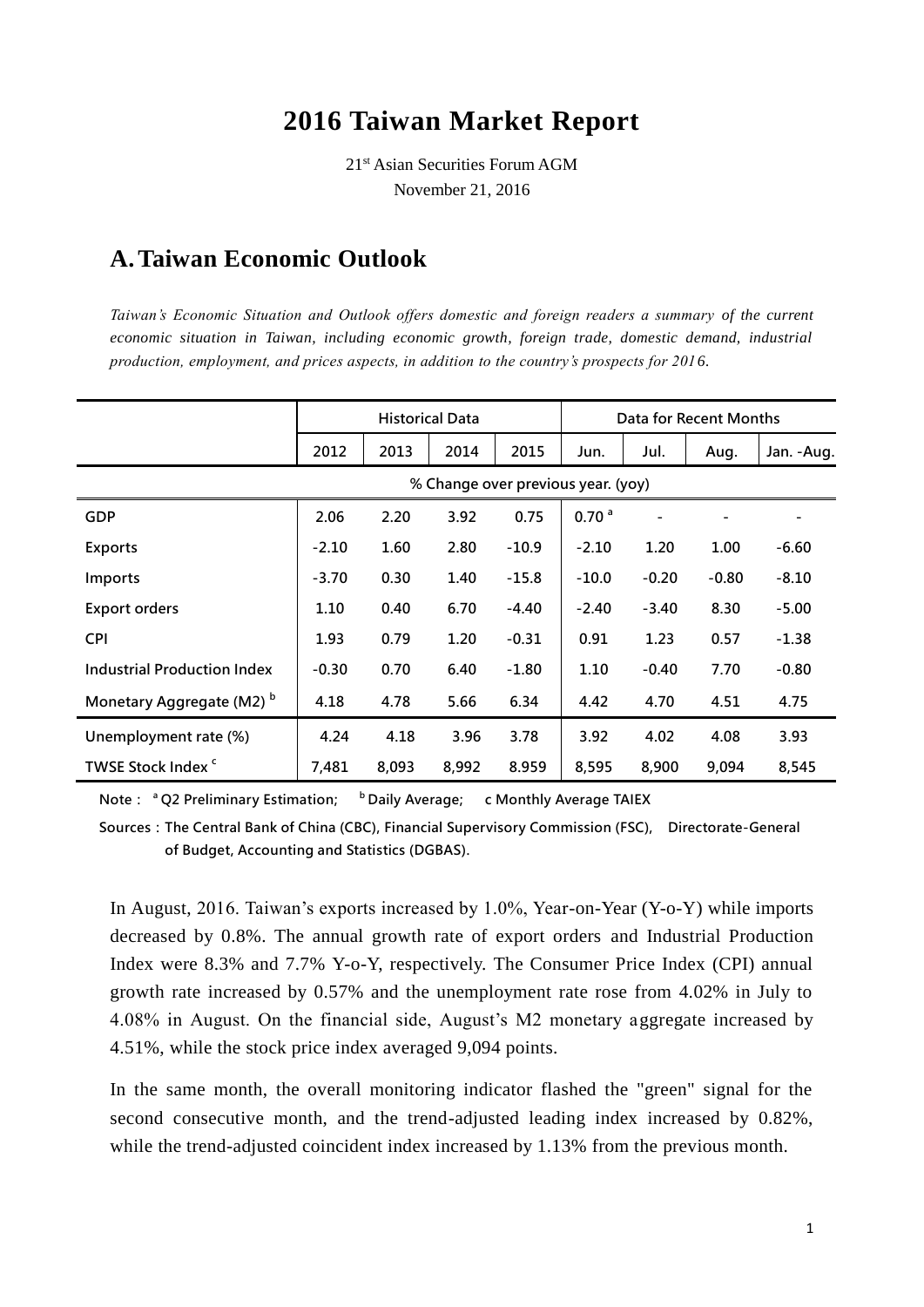Given that the global economy remains fragile and faces several downside risks which may weigh on Taiwan's economic recovery, the government will build a "New Model for Economic Development" for Taiwan. This will be done by reinforcing Taiwan's global and regional connections, and by promoting a "New Southbound Policy". Furthermore, the government will prioritize to promote five major innovative industries, with the goal of reshaping Taiwan's global competitiveness. Moreover, to improve investment climate, the government will actively implement the "Investment Expansion Program" by investing more in public and state-owned enterprises and spurring private-sector involvement. These initiatives should help endow Taiwan with a vigorous and sustainable economy.

#### **Economy has some good news, showing a sign of recovery**

According to the DGBAS's latest estimation in August 2016, GDP growth rate in 2016 is forecast to be 1.22%, up 0.16 percentage points on May 2016's forecast, mainly due to better than expected performance of exports and private consumption in the first half of this year. In 2017, GDP is expected to rise by 1.88%, reflecting the gradual recovery of Taiwan's economy.

#### **1. Foreign Trade Momentum Increases Slightly**

Total exports increased by 1.0% year-on-year in August 2016, mainly due to the strong demand for semiconductors, while Taiwan's semiconductor manufacturing has benefited from its advanced technology and the rising global demand for mobile devices.

Imports fell by 0.8% on a year earlier, with mineral products the main contributors to the decrease. Exports for the January through August 2016 period were down 6.6% on the same period a year ago.

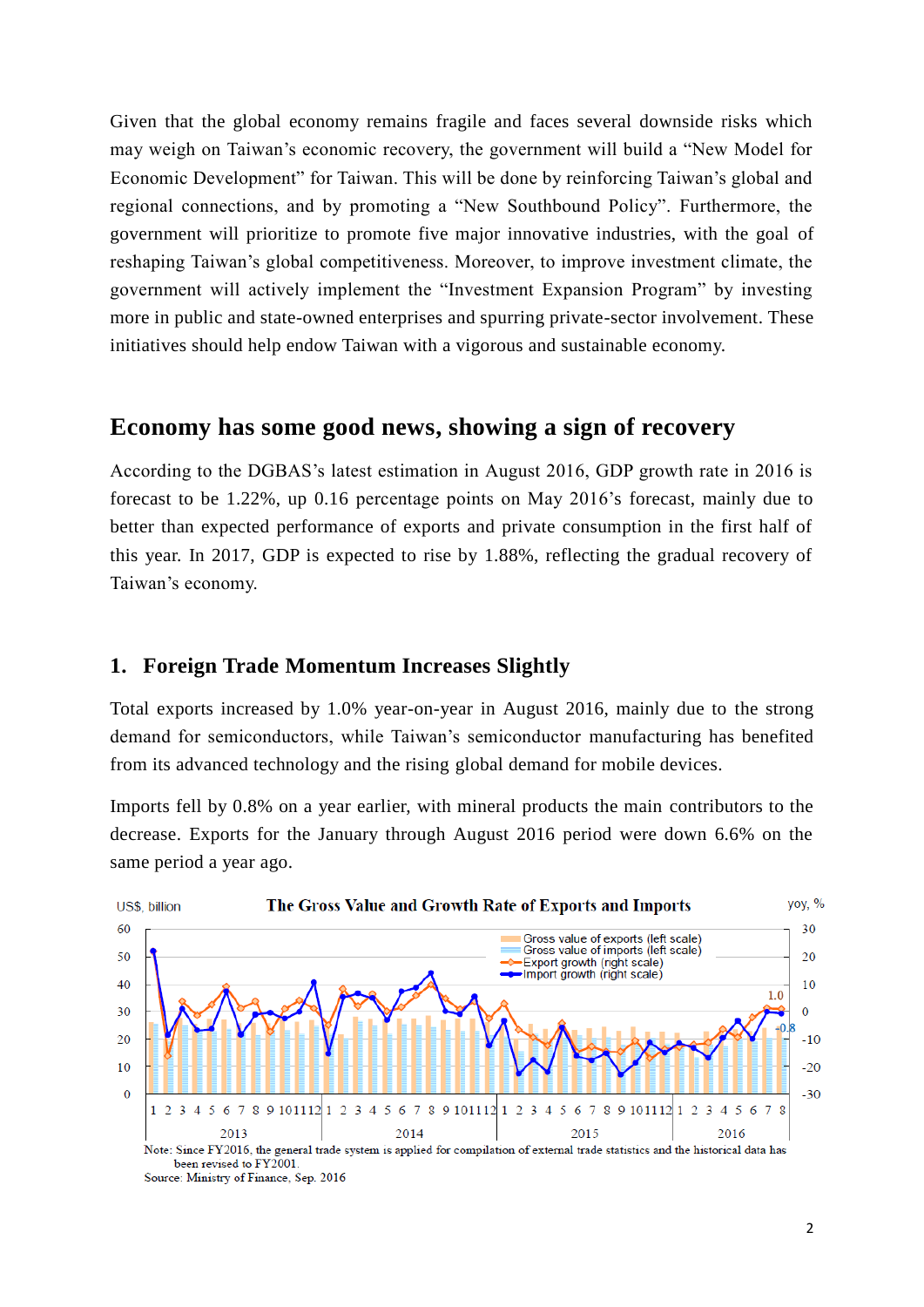#### **2. Industrial Production Declines Slightly**

The Industrial Production Index (IPI) posted an annual decrease of 0.31% in July 2016, mainly due to fact that building construction had a higher base period in July 2015 as a result of several major construction projects obtaining Building Use Permits during that period.

Manufacturing output, which makes up more than 90% of the IPI, rose by 0.65% year-on-year in July. The increase in manufacturing output came largely from increased production of electronic parts and components, and chemical material.



#### **3. Retail Trade Solid**

In July 2016, wholesale trade decreased by 1.5%, as global conditions remained weak.

Retail trade rose by 2.8%, driven mostly by stronger general merchandise store sales as demand increased during the Ghost Festival and hot weather in July.

Food and beverage services increased by 3.7% in July 2016.



Source: Ministry of Economic Affairs, Aug. 2016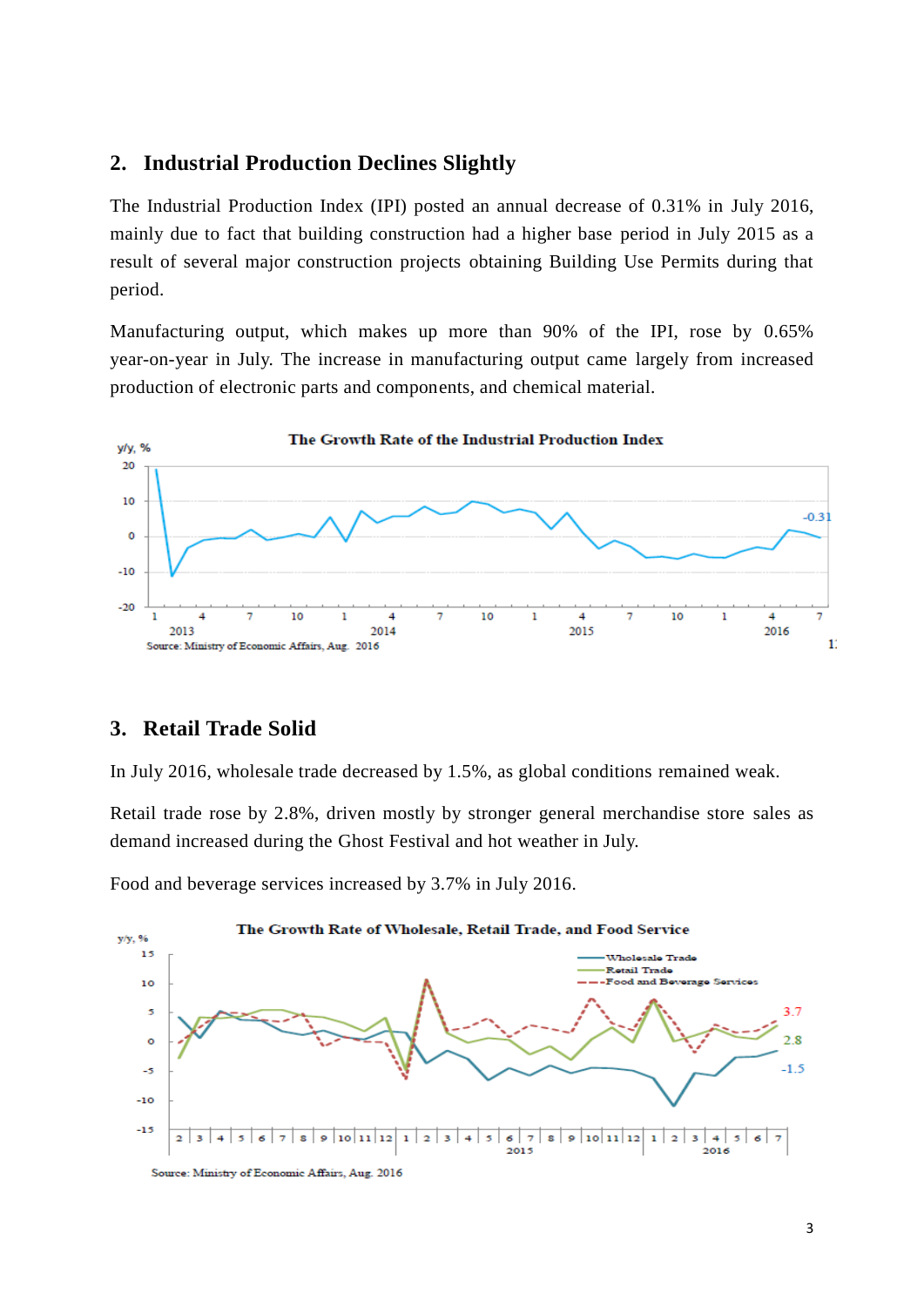#### **4. Employment Remains Steady**

The unemployment rate rose from 3.92% in June to 4.02% in July 2016. The seasonally adjusted unemployment rate held steady at 3.96%.

The labor force participation rate rose from 58.68% in June to 58.84% in July, up 0.10 percentage points compared with a year earlier.



#### **5. Prices Up Slightly**

Taiwan's CPI in August 2016 moved up 0.57% compared with the same month last year, mainly due to the 23.02% increase in the fruit index. In addition, prices of fish and seafood also went up 5.33%, and prices of food eaten outside the home increased 1.31%. Core prices (excluding fruit, vegetable and energy prices) increased by 0.77%.

The WPI decreased by 4.10% year-on-year, due to prices of petroleum and coal products dropping 15.57%, and prices of crude petroleum and natural gas going down 13.41%

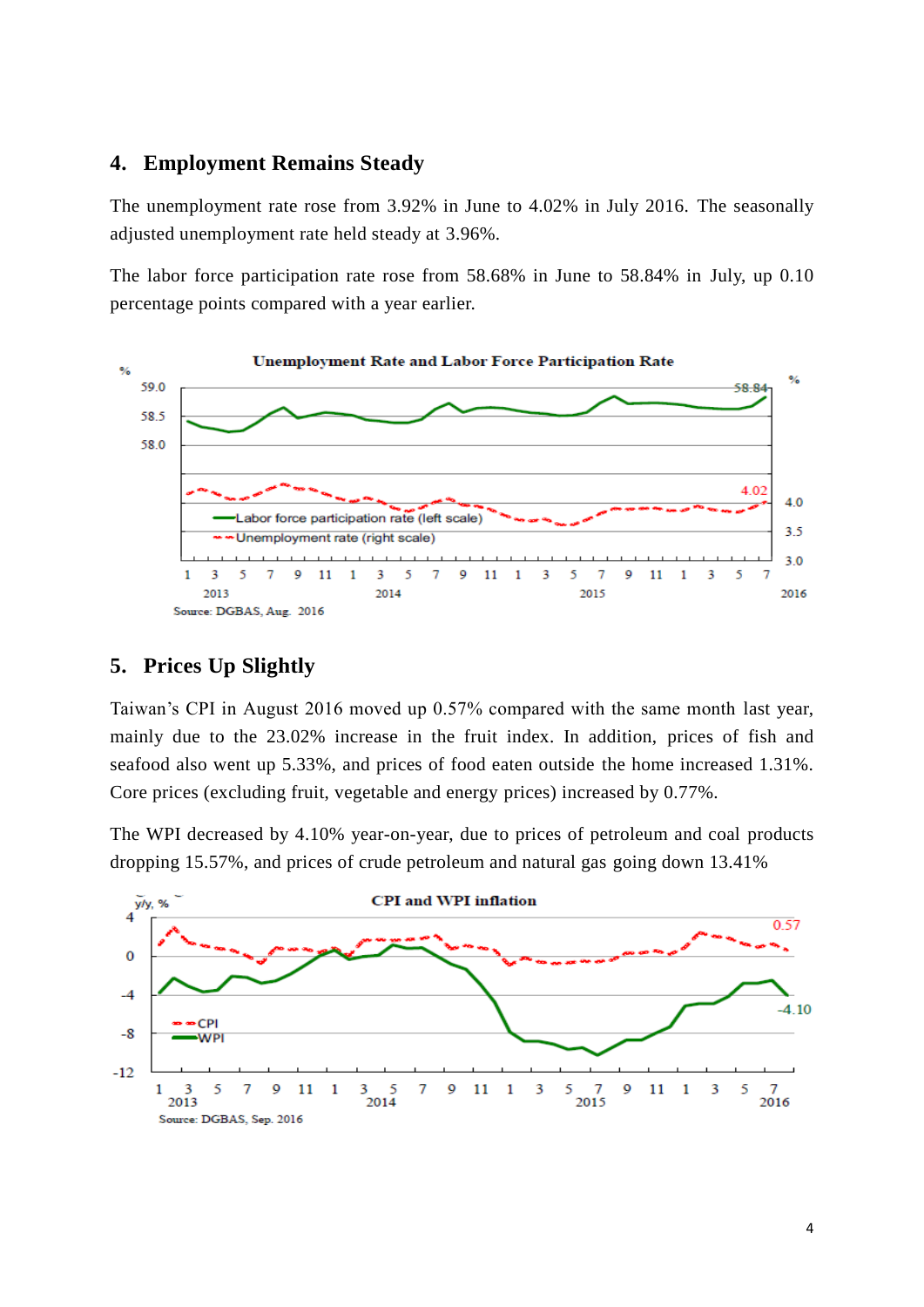#### **6. Monitoring Indicators Showing "Green" Signal**

In July 2016, the trend-adjusted leading index increased by 0.63% to 100.14, and the trend-adjusted coincident index was up by 1.04% to 101.77.

Total score of the monitoring indicators in July 2016 increased by three points to 23, flashing the "Green" signal for the first month.

Taiwan Business Indicators showed some scattered signs of economic improvement.



# **B. Taiwan Securities Market Outlook**

The following sections will introduce various aspects of Taiwan's centralized securities market, namely the: (1) primary market of equity; (2) secondary market of equity; (3) primary market of bond market; (4) secondary market of bond market

#### **1. The Primary Market of Equity**

#### **(1) Equity on the Taiwan Stock Exchange**

Products listed on the Taiwan Stock Exchange include Taiwan depositary receipts (TDRs), call (put) warrants, stocks, and exchange traded funds (ETFs). Currently, the most heavily traded product is stocks. In terms of market scale, there were 22 foreign secondary-listed companies with TDR issuance, 10,602 warrants, 874 domestic and foreign primary-listed companies, and 36 ETFs as of the end of 2015. There were a total of 11,534 listed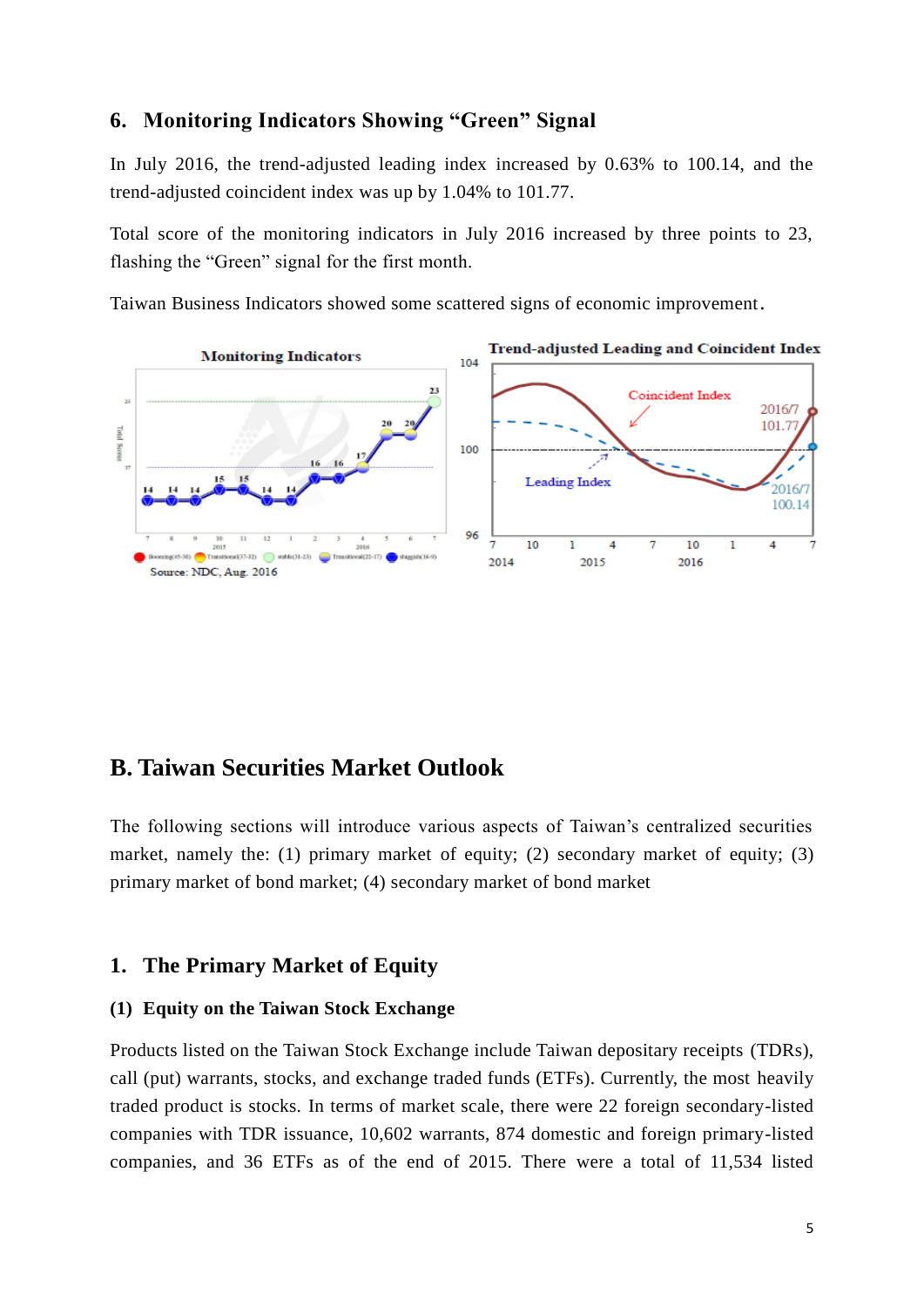products, providing investors with a diversified selection of products. The total listed companies are 883 (including TDRs) as of September 2016.

|  |  | (value in NT\$ Billion) |
|--|--|-------------------------|
|  |  |                         |

| <b>Items</b>        | <b>Stock</b> | <b>TDR</b> | Warrant | <b>ETF</b> |
|---------------------|--------------|------------|---------|------------|
| No. of Listing      | 874          | 22         | 10,602  | 36         |
| Daily Trading value | 82,752       | 91         | 2,643   | 6,698      |

#### **(2) Market Capitalization**

The total market capitalization of TWSE-listed stocks amounted to NT\$27.05 trillion as of September 2016.

The total capital invested by all listed companies was NT\$7 trillion as of the end of September 2016, representing an increase of NT\$50 billion from 2015.

In terms of fundraising, the amount raised in 2016 (as of September) through stocks by listed companies totaled NT\$98.4 billion. The total operating revenue of domestic listed companies as of August 2016 was NT\$ 18.87 trillion, a decrease by 1.29% compared to the same period last year.

| <b>Items</b>                                      | 2013   | 2014   | 2015   | 2016.09               |
|---------------------------------------------------|--------|--------|--------|-----------------------|
| No. of listing companies                          | 838    | 854    | 874    | 883                   |
| <b>Total Market Capitalization</b>                | 24,520 | 26,892 | 24,504 | 27,045                |
| Capital issued                                    | 6,610  | 6,783  | 6,951  | 7,034                 |
| Amount of fund raised                             | 576.7  | 407.9  | 349.3  | $\tilde{\phantom{a}}$ |
| Operating revenue of domestic listed<br>companies | 26,875 | 28,391 | 28,061 | $\tilde{\phantom{a}}$ |

**(value in NT\$ Billion)**

#### **(3) PE Ratio**

In 2015, TWSE stocks traded at a price-to-earnings ratio of 13.46, whereas markets in Hong Kong, Singapore, and South Korea were trading at valuations ranging between 10 and 15, while those in London, Shanghai, Tokyo, and New York were between 17 and 19. In September 2016, price-to-earnings ratio has return to 17.28, which is considered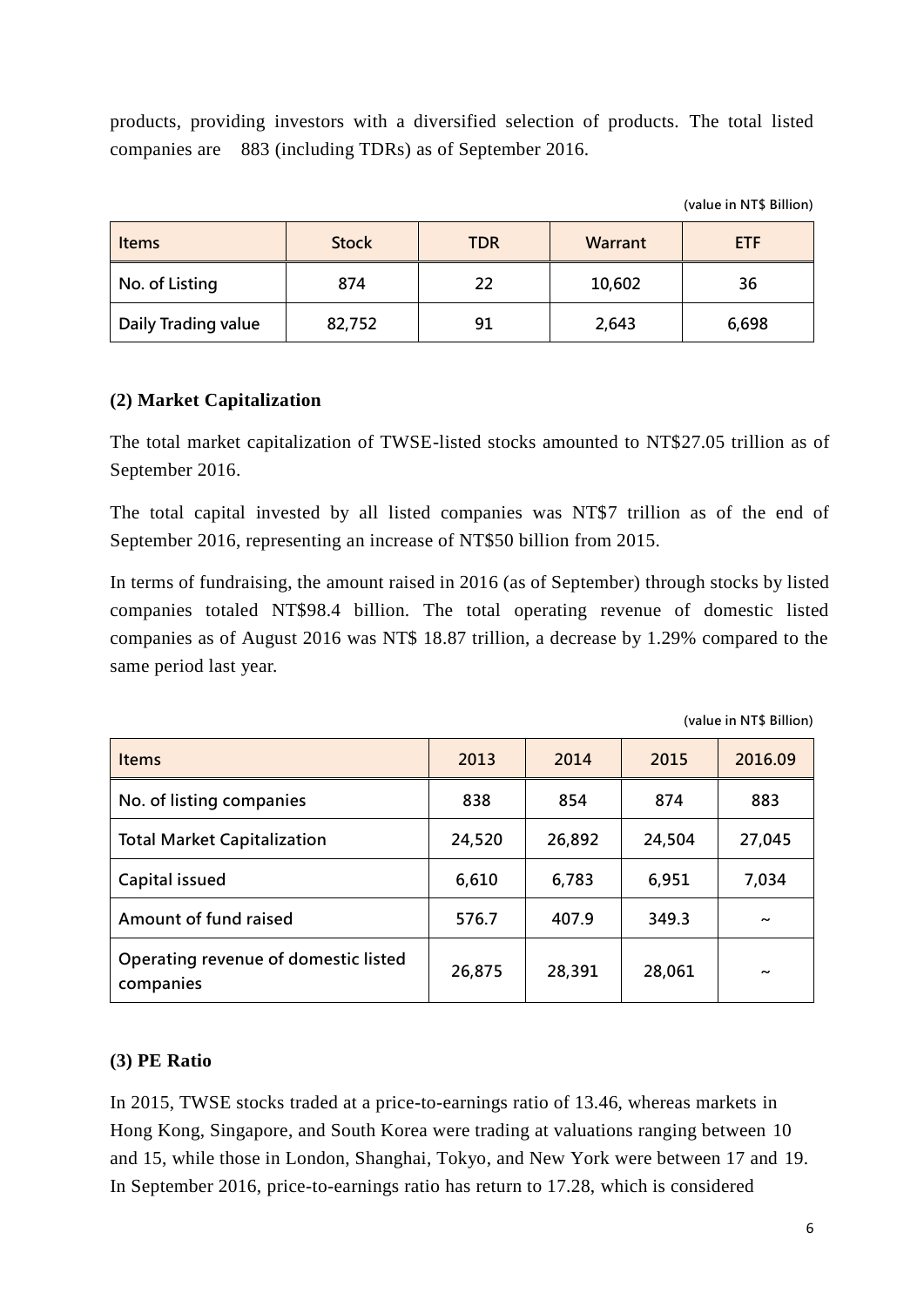globally competitive.

| <b>vear</b> | 2011  | 2012  | 2013  | 2014  | 2015  | 2016.09 |
|-------------|-------|-------|-------|-------|-------|---------|
| P/E ratio   | 15.76 | 23.62 | 18.04 | 15.42 | 13.46 | 17.28   |

# **P/E Ratio of Listed Stocks**

## **(4) Dividend Yield**

TWSE-listed companies distributed NT\$1.0939 trillion in dividends to investors in 2015, up 17.74% from 2014, with an overall dividend yield of 4.60%. The dividend yield generated a comparatively higher rate of return than those of bank time deposits and exceeded yields of the major exchanges of New York, London, Tokyo, Shanghai, Hong Kong, and South Korea. The average stock dividend yield from 2011 to 2015 was 4.24%.

# **Dividend Yeild of Listed Stocks**

| vear                  | 2011 | 2012 | 2013 | 2014 | 2015 |
|-----------------------|------|------|------|------|------|
| Dividend Yeild<br>(%) | 5.66 | 4.12 | 3.26 | 3.55 | 4.60 |

# **2. The Secondary Market of Equity**

# **(1) The Taiwan Stock Exchange Capitalization Weighted Stock Index (TAIEX)**

The TAIEX fell to a low of 7,627 in January, and slowly rose from February to 9,166 in September, and pushed up to 9,285 in October this year. In 2016, The Taiex topped to the range between 9,000-9,285 points, which is a relatively high point during the past years.

| Taiwan Stock Exchange Weighted Index (TAIEX) |  |  |
|----------------------------------------------|--|--|
|                                              |  |  |

| <b>vear</b>         | 2011  | 2012  | 2013  | 2014  | 2015  | 2016.11.04 |
|---------------------|-------|-------|-------|-------|-------|------------|
| Stock index (point) | 7,072 | 7,699 | 8,611 | 9,307 | 8,338 | 9,068      |

# **(2) Overview of Transactions**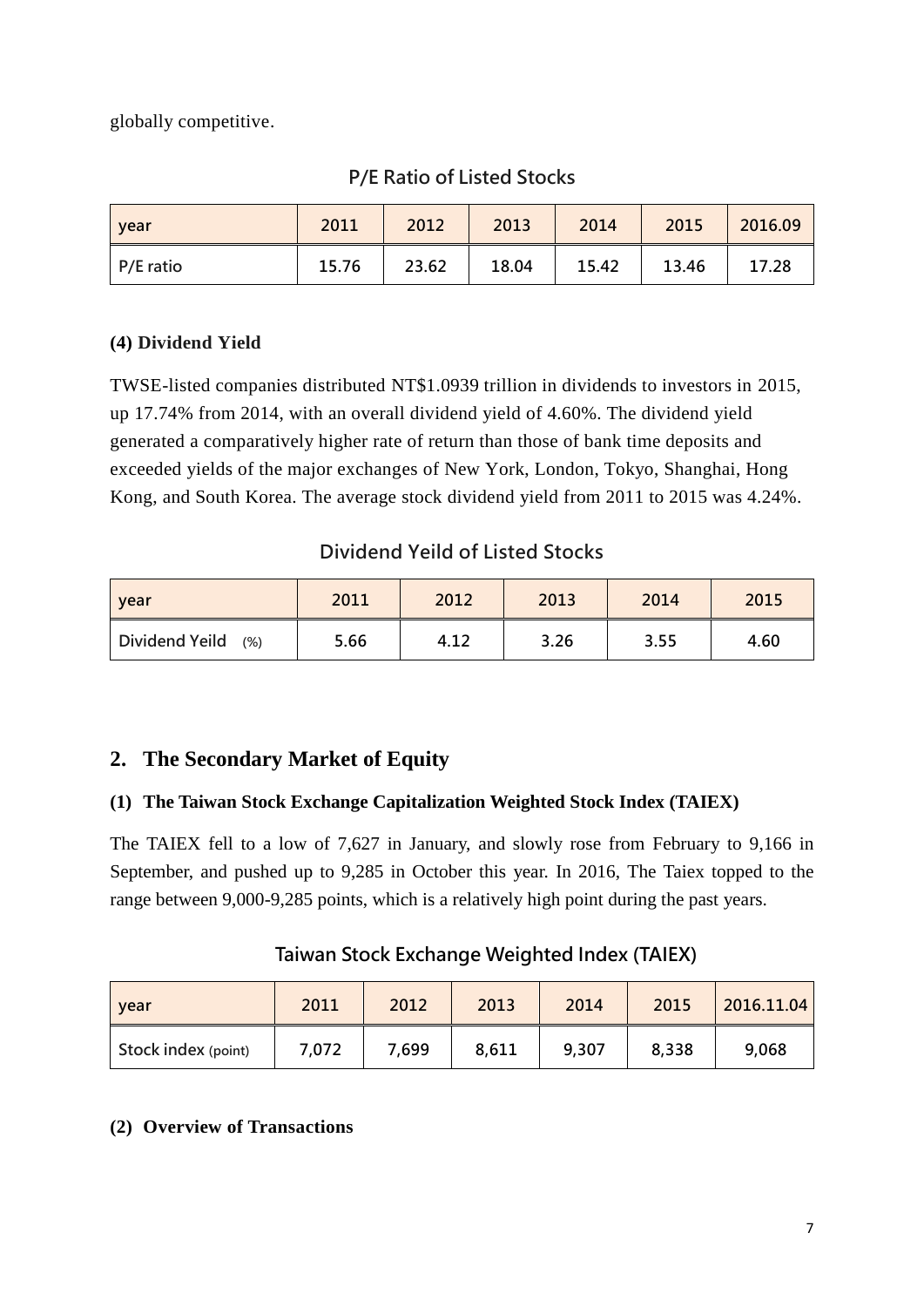The annual trading value of the centralized market decreased by 2.34% from 2014 to NT\$22.51 trillion in 2015. The average daily trading value edged down slightly by 0.73% from the previous year to NT\$92.23 billion. Just like other places around the world, the daily trading value does not perform well which dropped from 92.23 billion of 2015 to 80.72 billion as of September 2016, a decrease of 12.5%. With regard to the daily trading value, Taiwan's regulators and related securities agencies are promoting stimulus plans hoping to regain investors' confidence.

**(value in NT\$ Billion)**

| year                          | 2011    | 2012     | 2013    | 2014   | 2015    | $2016(1-9)$ |
|-------------------------------|---------|----------|---------|--------|---------|-------------|
| <b>Total trading value</b>    | 26,996  | 20,789   | 19,603  | 23,043 | 22,505  | 14,529      |
| No. of transactions (million) | 220.1   | 183.8    | 184.235 | 208.3  | 211.9   | 141.8       |
| Daily trading value           | 109.3   | 83.16    | 79.69   | 92.92  | 92.23   | 80.72       |
| Growth (%)                    | $-5.04$ | $-23.92$ | $-4.17$ | 16.60  | $-0.74$ | $-12.48$    |

Margin trading accounted for 13.32% of the total stock market trading value. Margin trading dropped from nearly 30% in 2012 to closely 20% in 2015 and in 2016 (as of September), which affects the profitability of Taiwan's securities companies.

Day trading accounted for 3.67% of the total stock market trading value, has been increasing every day, to 7.13% in 2015, and 9.77% as of September 2016. It is hoped to boost it up to 20% from stimulus plan in the near future.

| year               | 2011                  | 2012                  | 2013                  | 2014  | 2015  | $2016(1-9)$ |
|--------------------|-----------------------|-----------------------|-----------------------|-------|-------|-------------|
| Margin trading (%) | 29.24                 | 29.65                 | 25.69                 | 23.08 | 19.17 | 15.58       |
| Day trading (%)    | $\tilde{\phantom{a}}$ | $\tilde{\phantom{a}}$ | $\tilde{\phantom{a}}$ | 3.67  | 7.13  | 9.77        |

Foreign shareholdings and share trading have reached to record high every year. As of the end of September, 2016, foreign shareholdings were 39.15%, and share trading reached 30.40%. This indicative of how international capital continues to favor exceptional listed companies in Taiwan's centralized market. However, two uncertain possibilities may affect foreign holding in the market: (1) The MSCI may include China A share next year, which may affect Taiwan's weightings in indexes. (2) Some analysts worried that if the US Federal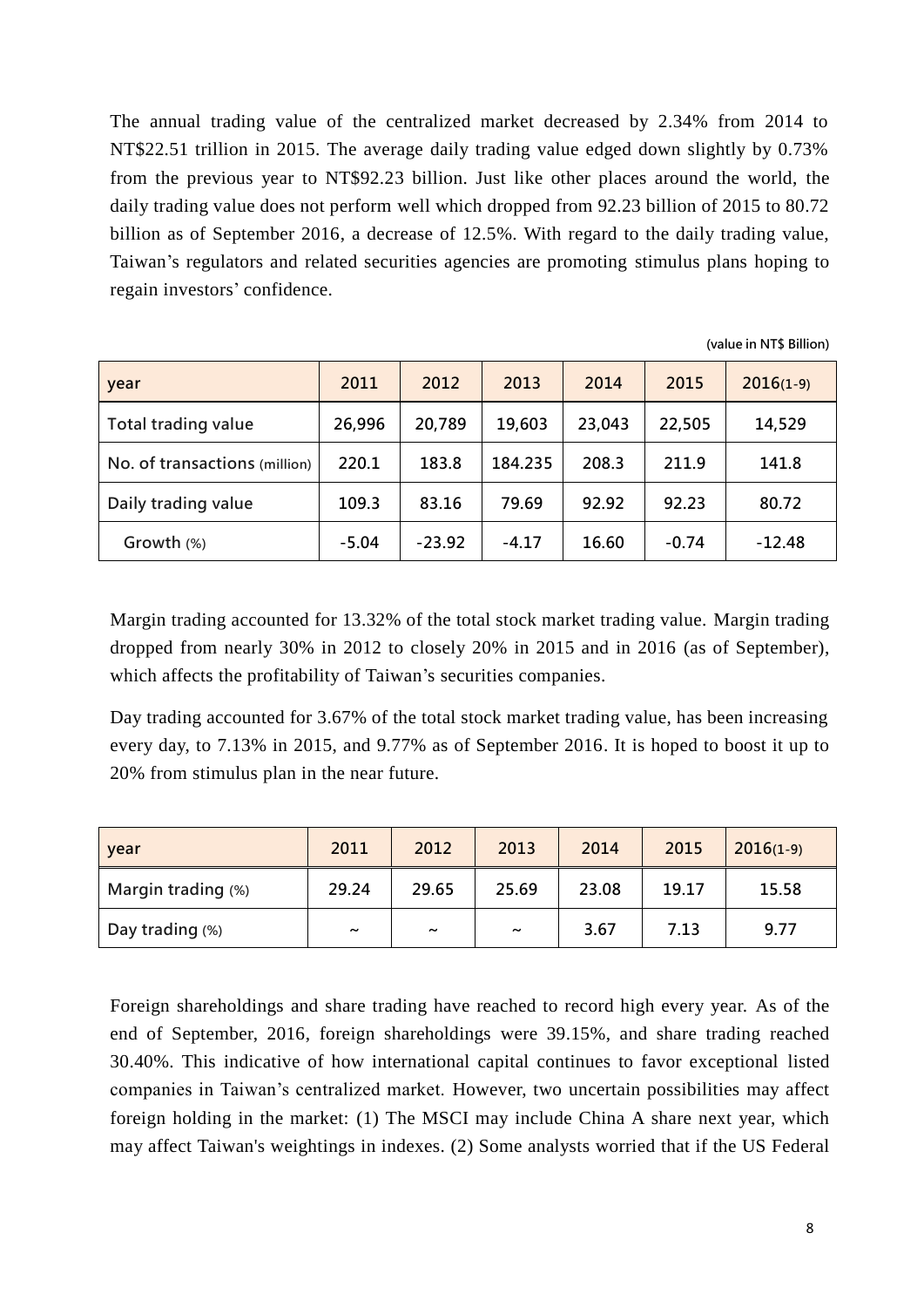Reserve raises interest rates, it would send foreign investors in Taiwan's stock market fleeing.

| year                                                 | 2011  | 2012  | 2013  | 2014  | 2015  | $2016(1-9)$ |
|------------------------------------------------------|-------|-------|-------|-------|-------|-------------|
| <b>Foreign Institutional</b><br>Investor Holding (%) | 31.10 | 32.62 | 33.14 | 36.43 | 36.69 | 39.15       |
| <b>Foreign Institutional</b><br>Investor Trading (%) | 21.80 | 22.60 | 24.60 | 23.80 | 28.40 | 30.40       |

# **Foreign juridical investor**

TWSE's turnover rate of 77.55% ranked it above major markets such as Hong Kong, Singapore, and London, placing Taiwan's centralized market among the middle-to top-level global exchanges. These indicators are a clear testament to the TWSE's ability to meet the trading needs of the investing public.

# **Turnover Ratio in terms of trading value**

| vear         | 2011   | 2012  | 2013  | 2014  | 2015  | $2016(1-9)$ |
|--------------|--------|-------|-------|-------|-------|-------------|
| Turnover (%) | 119.87 | 97.33 | 82.64 | 84.64 | 77.55 | 50.25       |

As the economy stagnates, and the Fintech continues developing, the securities companies are taking the chance to review their business models during this transformation period. Therefore, the numbers of securities companies and braches have been decreasing every year.

# **Securities companies**

| year                 | 2011  | 2012  | 2013 | 2014 | 2015 | $2016(1-9)$ |
|----------------------|-------|-------|------|------|------|-------------|
| Securities companies | 130   | 121   | 120  | 119  | 120  | 117         |
| <b>Branches</b>      | 1,028 | 1,033 | 993  | 964  | 965  | 941         |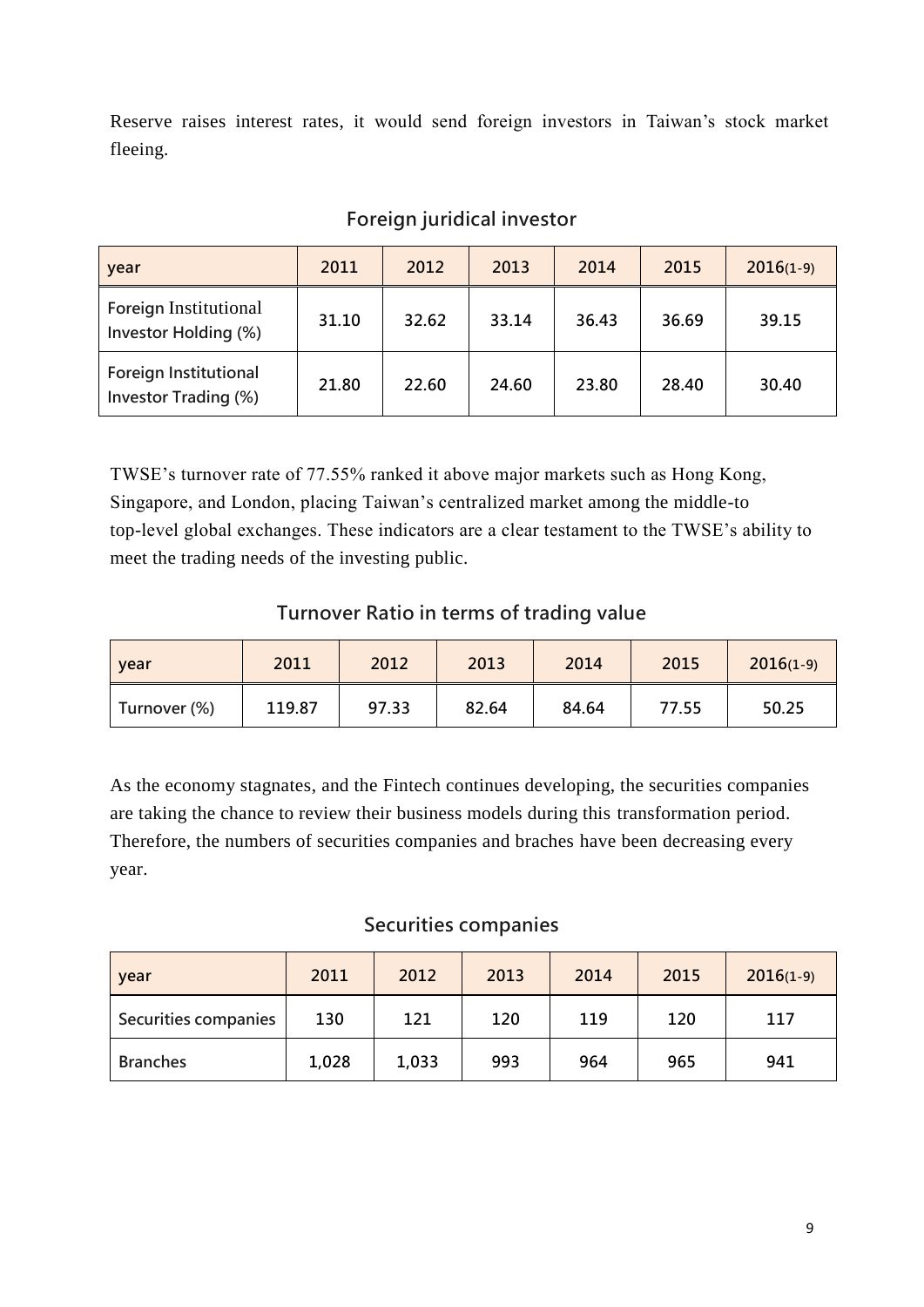# **3. The Primary Market of Bond**

In Taiwan, bond trading mainly deals in the TPEx and OTC market, only a few bond trading prosecutes on the main market. In order to make bond trading more smoothly and safely, TPEx sets up all kinds of regulations to standardize the market.

The yield required by investors to loan funds to governments reflects inflation expectations and the likelihood that the debt will be repaid. The September economic indicators published by the National Development Council (NDC) on September 26 showed that the August economic monitoring indicator flashed green, while the economic composite score increased 2 points from July to 25 points, and the rises in both economic leading indicator and coincident indicator signal signs of gradual economic recovery. The yield on 10-year bond at the end of Sept ember rose 4bp from the end of August to close at 0.71%.

Bond issuance which includes government bond, financial debenture, beneficiary securities corporate bond, and foreign bond at the end of Sept. of 2016 amounted to NT\$8,911.22 billion. Government bonds accounted for the largest share of the total, amounted to NT\$5524.37 billion, followed by corporate bonds amounted to NT\$1865.46 billion.

**Highlights of Bond issuance on TPEx Market**

**(value in NT\$ Billion)**

| year                       | <b>Total</b> | Government<br>bond | <b>Financial</b><br>debenture | <b>Beneficiary</b><br>securities<br>corporate<br>bond | Corporate<br>bond | Foreign<br>bond |
|----------------------------|--------------|--------------------|-------------------------------|-------------------------------------------------------|-------------------|-----------------|
| End of<br>Sept. of<br>2016 | 8,402.22     | 5,524.37           | 991.92                        | 12.46                                                 | 1,864.46          | 9.01            |

# **4. The Secondary Market of Bond**

The 5-year and 10-year benchmark bond yield closed around 0.56% and 0.71% at the end of September (as compared to 0.53% and 0.67% at the end of August). The daily turnover in the bond market averaged NT\$216.4 billion for the month of September (excluding International Bonds). The daily average of outright trade amounted to NT\$26.7 billion (12%) and that of RP/RS trade was NT\$189.7 billion (88%). The daily average of market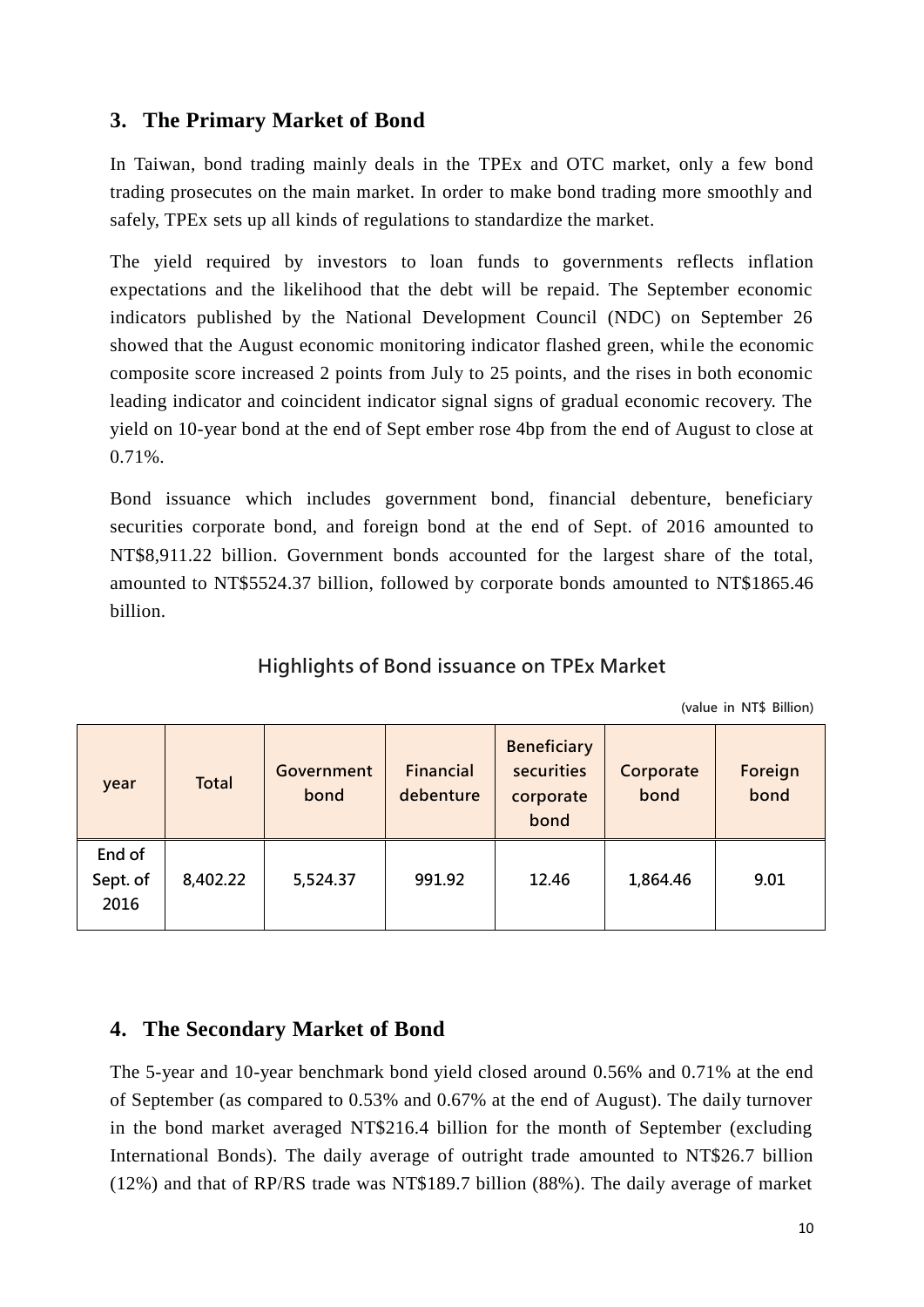turnover increased 5% as compared to that in August (the daily market turnover in the month of August averaged NT\$205.4 billion (excluding International Bond); it amounted to NT\$28.8 billion (14%) for outright trade and NT\$176.6 billion (86%) for RP/RS trade).



# **Taiwan Government Bond 10Y**

#### **Trading Value of Bonds**

**(value in NT\$Billion)**

| year                      | 2011   | 2012   | 2013   | 2014   | 2015   | $2016(1-9)$ |
|---------------------------|--------|--------|--------|--------|--------|-------------|
| <b>Total Bond trading</b> | 71,562 | 65,200 | 51,895 | 50,450 | 52,239 | 37,444      |

# **C. Regulatory Development and Prospects for the securities industry**

### **1. Financing Incentives to Support Real Economy**

Integrating financial resources, the FSC has put forward the "**Financial Sector Supporting the Real Economy-Four Supports with Three Powers Project**" to achieve the objective of promoting the development of the real economy. This project got the Executive Yuan's approval on 1 September, 2016.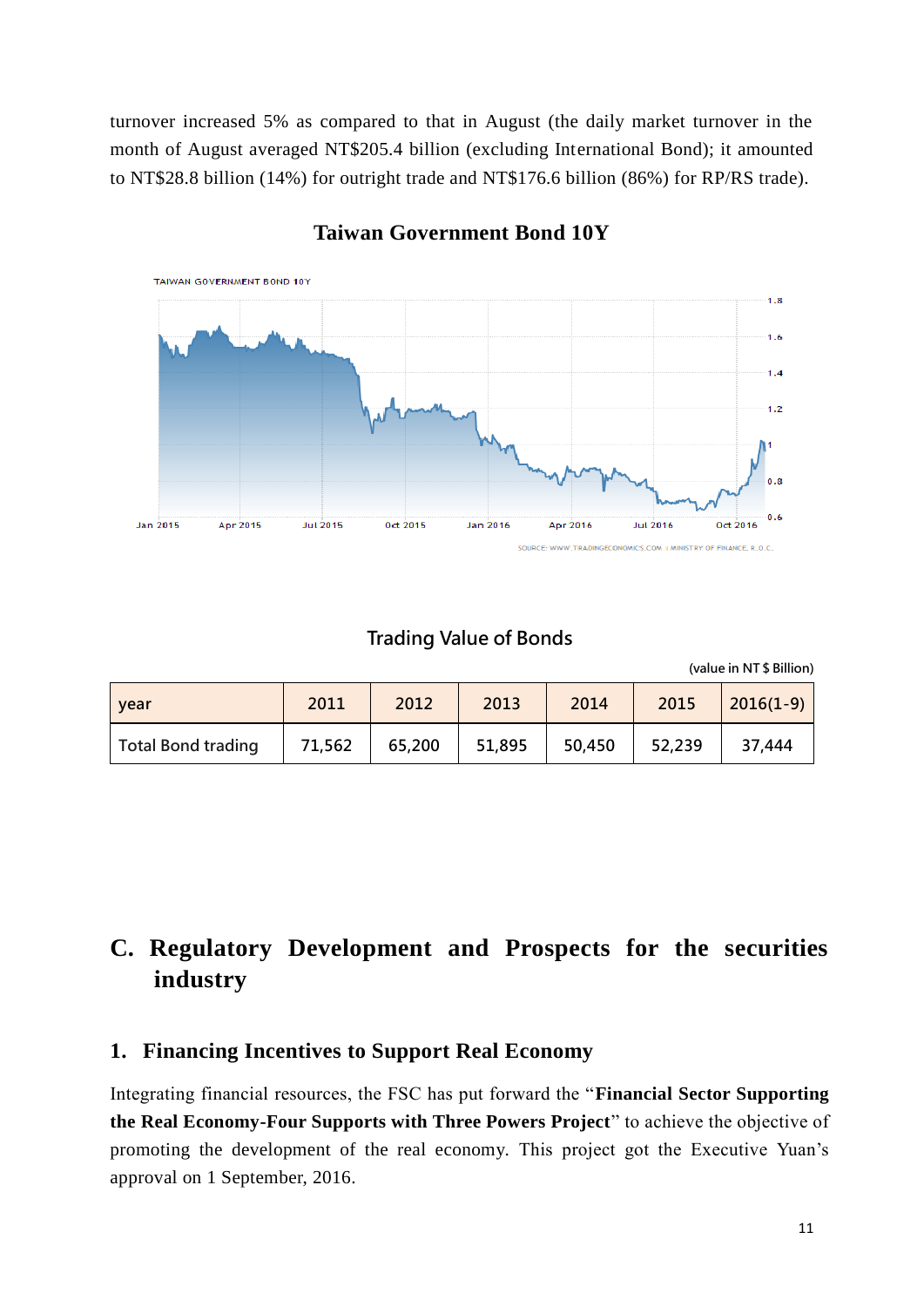The project is aimed to provide 3 power (fund, financial advice and business practice) into 4 categories: Commerce and industry, start-ups, innovation, and employment. Among them, with regard to fund, it plans to create two Funds:

### **Entrepreneurship Fund**

The Entrepreneurship Fund will be jointly funded by securities and futures related institutions and industry associations and will assist domestic startups in later stage and enhance links to the capital markets.

FSC will thus promote the Fund in unison with the National Development Council, the Ministry of Economic Affairs and related resources to build an entrepreneurship ecosystem that can develop sustainably and promote the transformation and development of the real economy.

# **Angel Fund**

To integrate power to jointly assist funding to domestic startups in seed stage, in the initial fund raising period banks and insurance related institutions will jointly donate the Angel Fund to help entrepreneurs realize their ideals and enhance the relationship based on mutual benefit and co-prosperity of the financial industry and other industries. In addition to providing capital, the Angel Fund will also attach importance to providing suggestions and sharing experience and will tap the expertise of the MOEA and MOST to jointly work for the development of entrepreneurship in Taiwan.

To effectively guide capital into main innovative industries, including green energy technology, Asian Silicon Valley, bio-pharmaceuticals, national defense industry, and smart machinery, innovative agriculture and recycled economy.

FSC encourages banks, with risk management in place, to provide more loans or guarantee to the main innovative industries. The maximum bank guarantee coverage for innovative industries has been increased from 80% to 90% to support their operation.

As in 2015, the total outstanding amount of loans extended to the creative industry reached NTD 258.2 billion, increasing by NTD 76.5 billion over that in 2014.

# **2. Sound Corporate Governance**

Since the FSC launched the "Corporate Governance Roadmap 2013," we have achieved the following five goals, including cultivating corporate governance culture, promoting shareholder activism, enhancing board functions, disclosing material corporate governance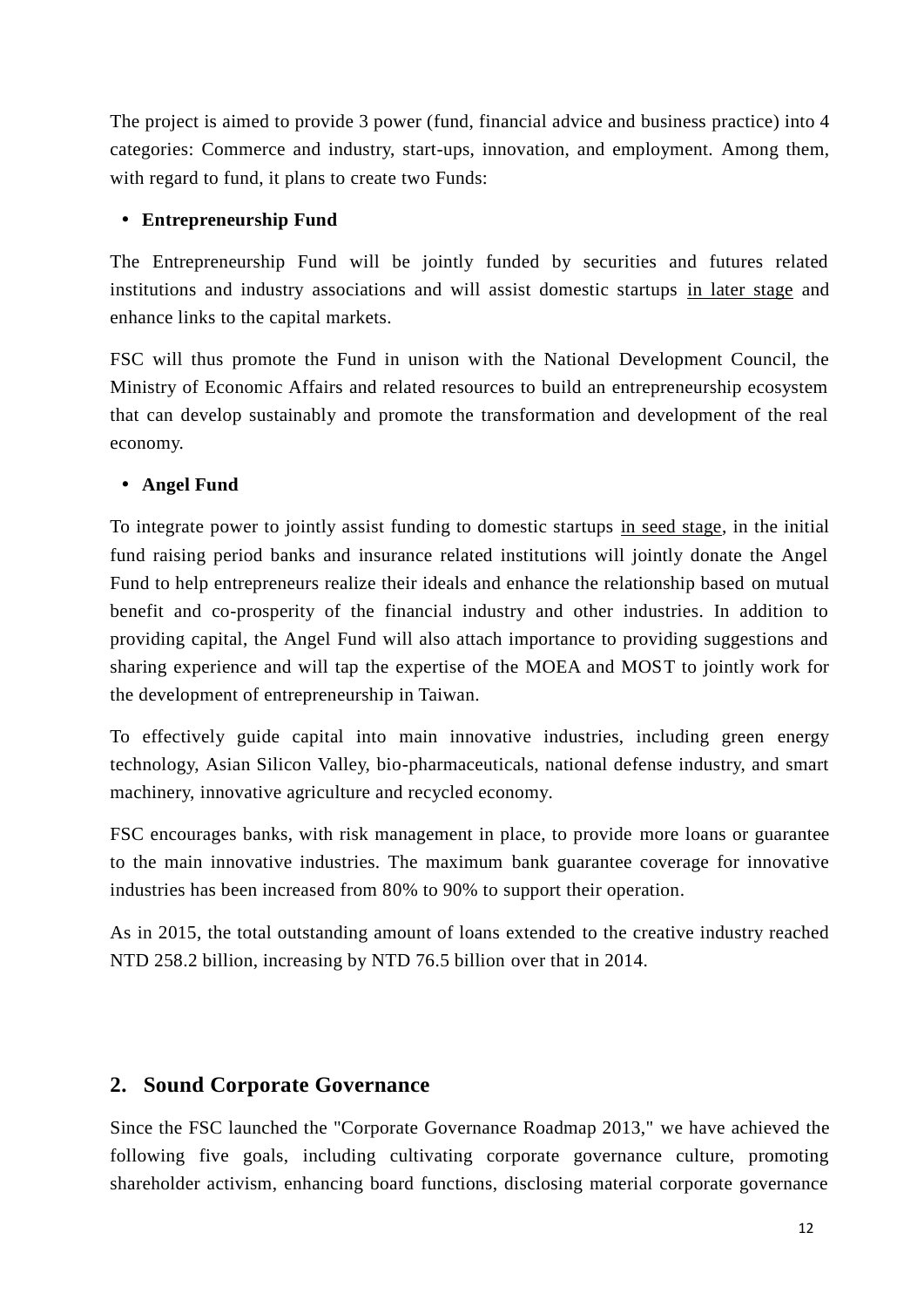information and improving regulatory practices, which has received positive recognition from international institutions of cooperate governance.

The Asian Corporate Governance Association (ACGA) and Credit Lyonnais Securities Asia (CLSA) released its "CG Watch 2016" on September 29 2016, Among 11 Asian Markets, Taiwan corporate governance has ranked 4th, second only to Singapore, Hong Kong, and Japan. Comparing to the previous ranking in CG Watch 2014, Taiwan rises in the rank from no. 6 to no. 4, with the biggest improvement.

#### **(1) Regulation**

Taiwan Stock Exchange has designed "Stewardship Principles for Institutional Investors," which has successfully gotten many signatories by encouraging institutional investors to sign on to the principles. The Stewardship Principles require the listed companies to conduct corporate social responsibility, adopt GRI G4 structure and so on. There are 87% of the listed companies which have independent directors, and 35% have audit committee.

#### **(2) Enforcement**

The Principles encourage Institutional Investors to participate in corporate governance through active attendance at shareholders' meetings, exercise of voting rights, engagement in appropriate dialogue and interacting with management, including board of directors or executives, of the investee company.

#### **(3) Political and Legal Environment**

Besides that the FSC launched the 5-year "Corporate Governance Roadmap 2013" providing clear policy plans and guidelines, and set up the Corporate Governance Centre integrating information and making regulations and enforcement easier and more accessible to the public.

#### **(4) Adopting IFRS**

Taiwan ranks third in accounting and auditing among the Asian countries. According to Taiwan regulator's accounting and auditing report.

#### **(5) Corporate Governance Culture**

Many aspects of governance culture of listed-companies have greatly improved- such as companies adopting independent directors and audit committees are increasing; companies adopting e-voting, voting by poll are increasing; companies providing more disclosure in English. On the other hand, the Taiwan Stock Exchange conducts CG evaluation, and hosts propagation and promotion, seminars, and training, which enhance the quality of CG.